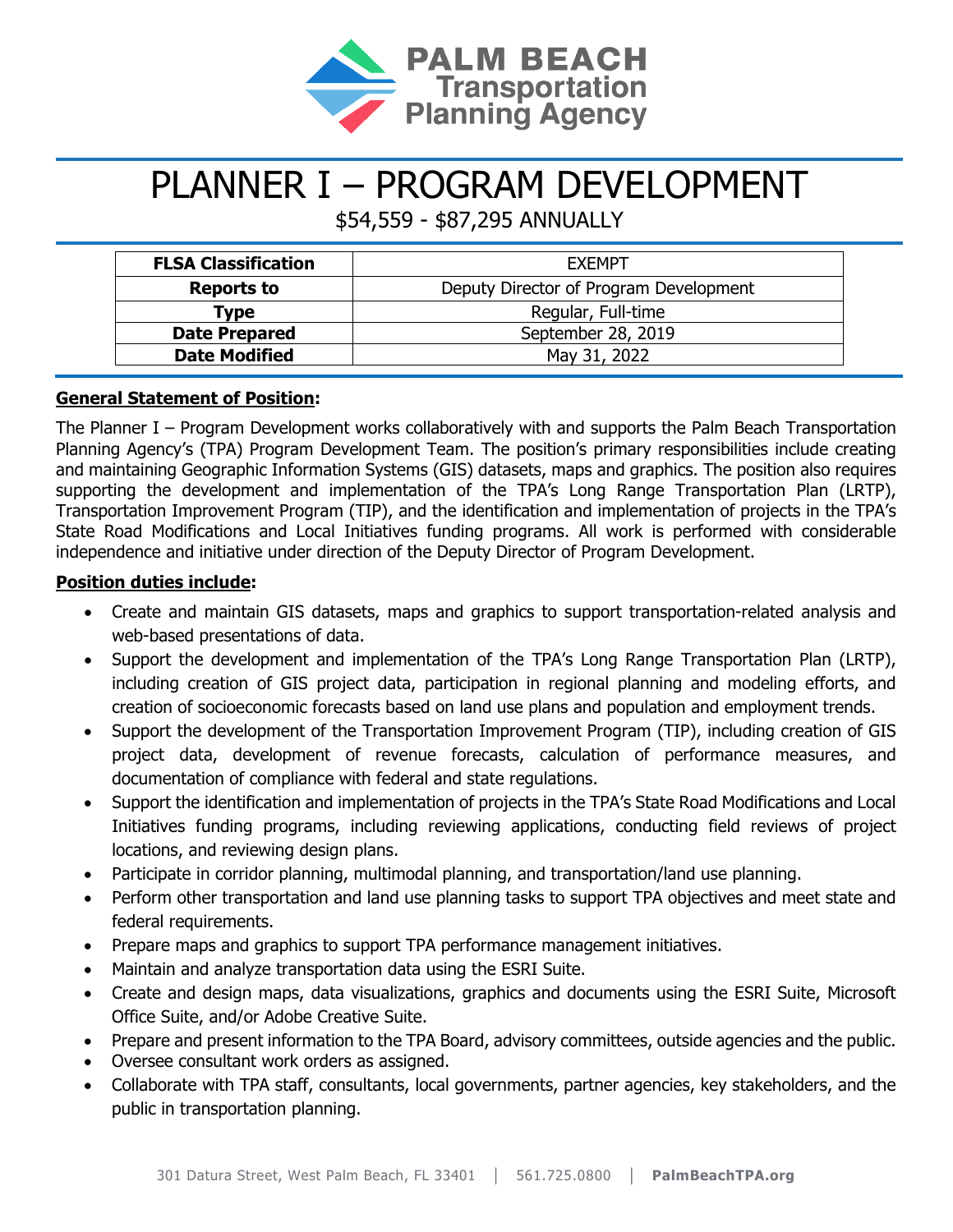

- Provide technical and advisory assistance to local governments and agencies in matters related to pedestrian, bicycle, and transit planning.
- Perform updates to the TPA website.
- Participate in partner agency committees.
- Participate in public outreach and educational activities to share information and gather public input.
- Perform all other duties as may be assigned to meet agency needs.

## **Minimum Qualifications:**

To perform this job successfully, an individual must be able to perform each of the aforementioned essential duties satisfactorily. The requirements listed below are representative of the knowledge, skill, and/or ability required. Reasonable accommodations may be made to enable individuals with disabilities to perform the essential functions.

## **Education and Experience:**

- Bachelor's degree in urban/regional planning, transportation engineering, or a related field is required.
- Master's degree or any other graduate degree in urban/regional planning or a related field is preferred.
- One (1) or more years of experience in urban/regional planning, transportation engineering, or a related field is preferred.
- A graduate degree in urban/regional planning or related field may account for one (1) year of experience.
- GIS experience is preferred.
- Experience working with a Metropolitan Planning Organization is preferred.
- American Institute of Certified Planners (AICP) certification is preferred.

## **Certificates, Licenses, Registrations**

Must have or obtain a valid Florida Driver's License and maintain a clean driving record.

#### **Knowledge**

- Federal and state planning regulations related to transportation planning and programming.
- Analyze US Census and other socioeconomic data for planning purposes.
- Local government comprehensive planning requirements relating to transportation.
- Transit systems, bicycle facilities, and pedestrian facilities constructed and operated in large urban areas.
- Complete Streets, Vision Zero, and similar planning initiatives.
- Florida's transportation planning process and programs.

## **Skills**

- Preparing and giving oral presentations.
- Preparing and editing documents.
- Speak English fluently and is clearly understandable.
- Organize and analyze data using computer programs such as Microsoft Excel and ArcGIS.

#### **Abilities**

- Communicate clearly both orally and in writing.
- Use computer applications including the Microsoft and Adobe Creative Suites of software.
- Serve effectively in group activities such as teams, task forces, and committees.
- Understand complex issues and explain them in "plain speak."
- Work with minimal supervision and direction and to initiate projects, and activities without direction.
- Work under pressure/stress with an extreme level of accuracy.
- Understand and care for the diverse members of Palm Beach County's communities.
- Be technically knowledgeable of multimodal transportation systems.